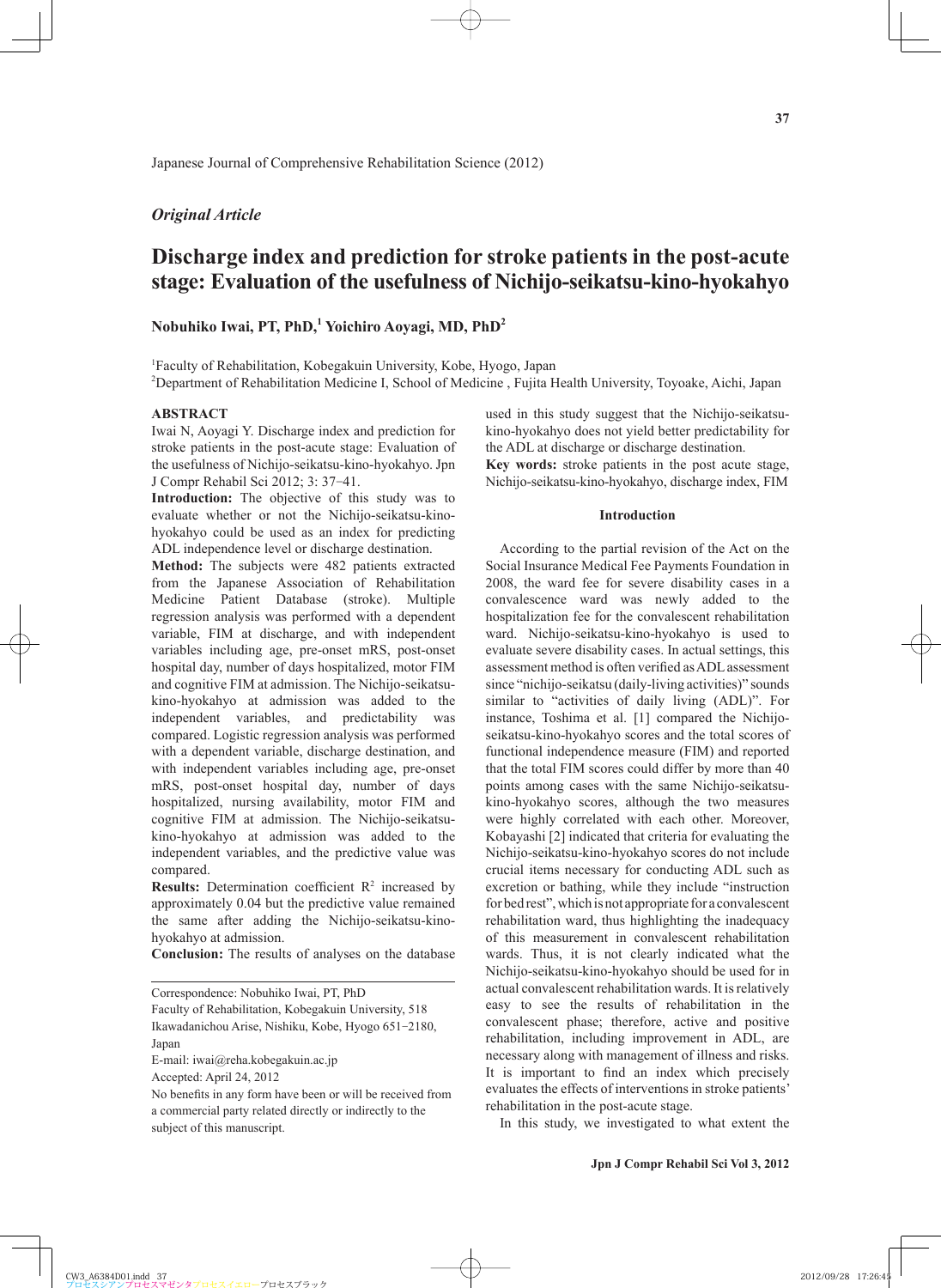Nichijo-seikatsu-kino-hyokahyo could indicate the ADL independence level and the possibility of returning home in stroke patients who had been admitted to a convalescent rehabilitation ward.

#### **Method**

The subjects included 708 patients who had been admitted to and discharged from a convalescent rehabilitation ward since April 2008, extracted from the Japanese Association of Rehabilitation Medicine Patient Database for stroke (December 2010). The exclusion criteria included patients with diagnoses other than cerebral infarction, cerebral hemorrhage, and subarachnoid hemorrhage, patients with unknown post-onset hospital day, patients with pre-onset modified Ranking Scale (mRS) other than  $1-5$ , patients hospitalized for more than 181 days, patients with unknown discharge destination or death, patients with nursing availability other than 1–5 (1: hardly available, 2: between 1 and 3, 3: equivalent to one full-time nurse, 4: between 3 and 5, 5: equivalent to two fulltime nurses), patients for whom FIM data at admission and discharge were missing, and patients for whom the data of Nichijo-seikatsu-kino-hyokahyo at admission were missing.

FIM [3,4] consists of 18 evaluation items, of which 13 are associated with motor and 5 are associated with cognition. Each item is evaluated on a scale of 1 to 7 according to the amount of assistance they receive; the higher the score, the higher the ADL independence level. The Nichijo-seikatsu-kino-hyokahyo [5] consists of 13 evaluation items. The score for each item is 0, 1 or 2; the lower the score, the higher the level of independence in daily living. The evaluation items consist of conditions associated with paralysis, which is a functional disorder, and those with ability disorders such as basic movements, ADL, and cognitive ability (Table 1).

First of all, Spearman's rank correlation coefficient was obtained for the Nichijo-seikatsu-kino-hyokahyo at admission and the following 6 items: age, pre-onset mRS, post-onset hospital day, number of days hospitalized, motor FIM and cognitive FIM at admission.

Secondly, single regression analysis was performed on the following 7 items which appeared to affect ADL at discharge: age, pre-onset mRS, post-onset hospital day, number of days hospitalized, motor FIM and cognitive FIM at admission, and Nichijo-seikatsukino-hyokahyo at admission, as well as on FIM at discharge. Then, stepwise multiple regression analysis

| Patient's condition                                                                        | Score                        |                                                      |                  |  |  |
|--------------------------------------------------------------------------------------------|------------------------------|------------------------------------------------------|------------------|--|--|
|                                                                                            | $0$ point                    | 1 point                                              | 2 points         |  |  |
| Instruction of bed rest                                                                    | None                         | Present                                              |                  |  |  |
| Either right hand or left hand<br>can be raised up to the chest                            | Possible                     | Impossible                                           |                  |  |  |
| Rolling over                                                                               | Possible                     | Possible if there is<br>something to hold on to      | Impossible       |  |  |
| Sitting up                                                                                 | Possible                     | Impossible                                           |                  |  |  |
| Maintaining the sitting position                                                           | Possible                     | Possible if there is any<br>supporting tool          | Impossible       |  |  |
| Transfer from bed to wheelchair                                                            | Possible                     | Close observation / partial<br>assistance is needed. | Impossible       |  |  |
| Transfer method                                                                            | Moving without<br>assistance | Moving with assistance<br>(including transportation) |                  |  |  |
| Oral hygiene care                                                                          | Possible                     | Impossible                                           |                  |  |  |
| Having meals                                                                               | Without assistance           | Partial assistance                                   | Total assistance |  |  |
| Dressing                                                                                   | Without assistance           | Partial assistance                                   | Total assistance |  |  |
| Communication with others                                                                  | Possible                     | Sometimes possible,<br>sometimes not                 | Impossible       |  |  |
| Understanding indications of<br>clinical treatment or care                                 | Yes                          | N <sub>0</sub>                                       |                  |  |  |
| Dangerous behavior                                                                         | None                         | Present                                              |                  |  |  |
| *Scores: $0-19$<br>*The lower the score, the higher the independence level of Total score: |                              |                                                      | points           |  |  |

**Table 1.** Nichijo-seikatsu-kino-hyokahyo

living.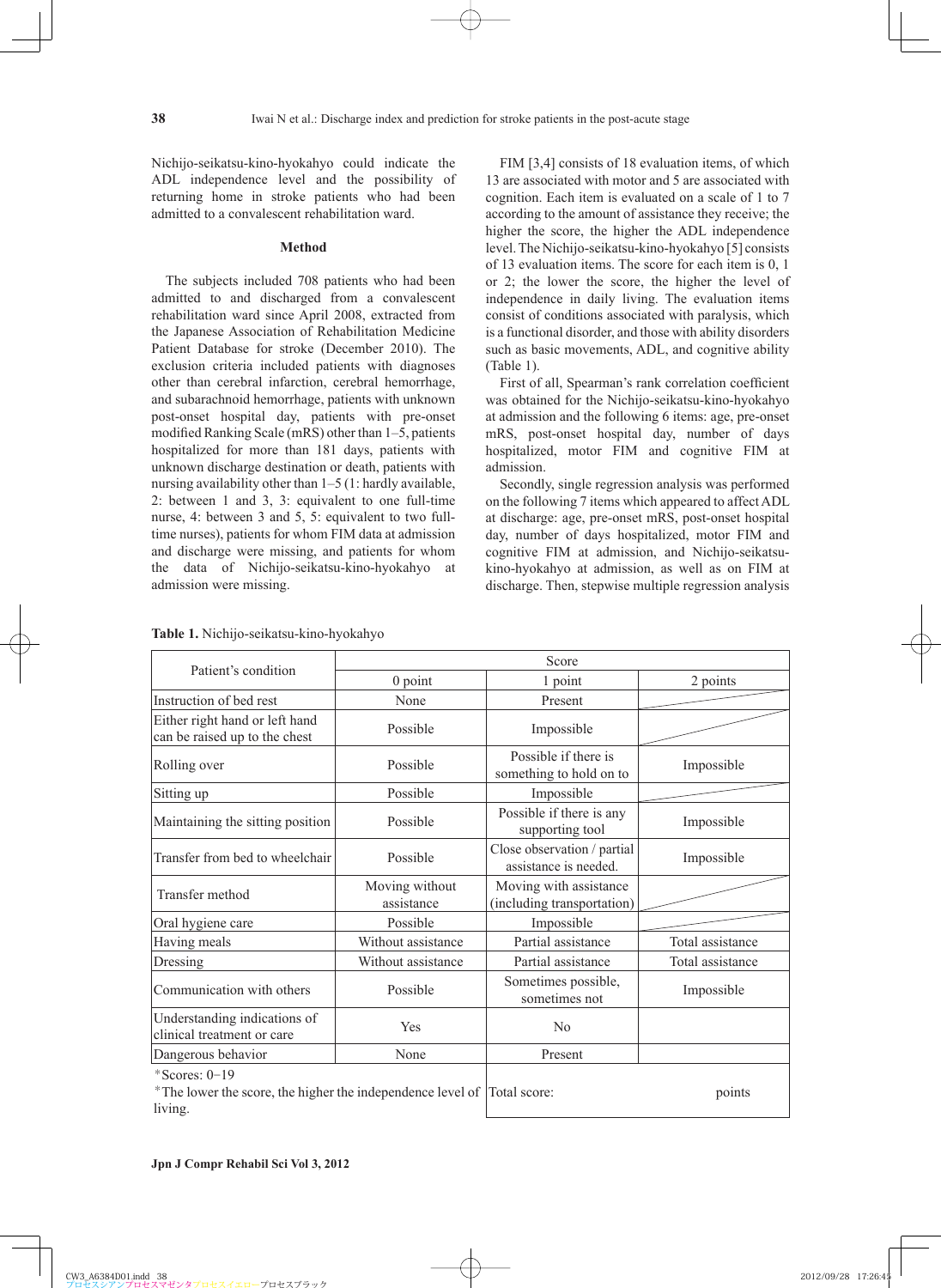was performed with items found to be statistically significant, as independent variables (except for the Nichijo-seikatsu-kino-hyokahyo at admission), and with FIM at discharge as a dependent variable. The Nichijo-seikatsu-kino-hyokahyo at admission was then added to the above-listed independent variables, and predictability was compared.

Furthermore, Mann-Whitney's U test was performed for differences in the following 8 items which appeared to affect the discharge destination: age, pre-onset mRS, post-onset hospital day, number of days hospitalized, nursing availability, motor FIM and cognitive FIM at admission, Nichijo-seikatsu-kino-hyokahyo at admission, and on whether or not the patient could return home. Multiple logistic regression analyses were performed with items which had been significantly different, as independent variables (except for the Nichijo-seikatsu-kino-hyokahyo at admission), and with whether or not the patient could return home as a dependent variable. The Nichijo-seikatsu-kinohyokahyo at admission was then added to the abovelisted independent variables, and differential predictive values were compared.

SPSS ver. 18.0 J (for Windows) was used for the statistical analyses, and the level of significance was set as below 5%.

#### **Results**

482 patients were extracted, including 301 males and 181 females of age  $67.8 \pm 13.1$  years ( $\pm$  standard deviation). The post-onset hospital day was  $33.3 \pm$ 19.4 days, the number of days hospitalized was  $93.6 \pm$ 45.0, motor FIM at admission was  $48.0 \pm 23.0$ , cognitive FIM at admission was  $21.7 \pm 9.1$ , and FIM at discharge was  $92.7 \pm 29.9$ . The Nichijo-seikatsu-kinohyokahyo at admission was  $6.8 \pm 4.8$ . The discharge destination was home for 375 patients (77.8%) and a place other than home for 107 patients (22.2%) (Table 2).

**Table 2 .** Characteristics of patients

| Number of subjects                                     | 482<br>(male 301, female 181) |
|--------------------------------------------------------|-------------------------------|
| Age (years)                                            | $67.8 \pm 13.1$               |
| Post-onset hospital day (days)                         | $33.3 \pm 19.4$               |
| Days hospitalized in ward (days)                       | $93.6 \pm 45.0$               |
| FIM at admission (score)                               | $69.7 \pm 29.8$               |
| Motor FIM at admission (score)                         | $48.0 \pm 23.0$               |
| Cognitive FIM at admission (score)                     | $21.7+9.1$                    |
| FIM at discharge (score)                               | $92.7 \pm 29.9$               |
| Nichijo-seikatsu-kino-hyokahyo<br>at admission (score) | $6.8{\pm}4.8$                 |
| Discharge destination                                  |                               |
| Home (number)                                          | 375(77.8%)                    |
| A place other than home (number)                       | $107(22.2\%)$                 |

With regard to Spearman's rank correlation coefficient with the Nichijo-seikatsu-kino-hyokahyo, statistically significant relationships were observed in all items (Table 3). Of these, highly negative correlations were observed with motor FIM at admission and cognitive FIM at admission. With regard to single regression analyses with FIM at discharge, statistically significant relationships were observed in all items (Table 4).

According to the results of stepwise multiple regression analyses using FIM at discharge as a dependent variable, the formula for predicting FIM at discharge was  $[63.522 - 0.348 \times age - 0.088 \times post$ onset hospital day  $+ 0.612 \times$  motor FIM at admission  $+$  1.218  $\times$  cognitive FIM at admission]. The determination coefficient  $R^2$ , which indicates predictability of FIM at discharge, was 0.675 ( $p \le$ 0.01). When the Nichijo-seikatsu-kino-hyokahyo at admission was added, the formula for prediction of FIM at discharge was  $[96.634 - 0.267 \times \text{age} + 0.232 \times$ motor FIM at admission  $+ 0.97 \times$  cognitive FIM at admission  $-2.627 \times$  Nichijo-seikatsu-kino-hyokahyo at admission], and the determination coefficient  $R^2$ 

Table 3. Spearman's rank correlation coefficient with the Nichijo-seikatsu-kino-hyokahyo

|                             | correlation<br>coefficient | p-value |
|-----------------------------|----------------------------|---------|
| Age                         | 0.257                      | p<0.01  |
| Pre-onset mRS               | 0.252                      | p<0.01  |
| post-onset hospital day     | 0.113                      | p<0.05  |
| number of days hospitalized | 0.408                      | p<0.01  |
| motor FIM at admission      | $-0.840$                   | p<0.01  |
| cognitive FIM at admission  | $-0.657$                   | p<0.01  |

**Table 4.** Single regression analyses with FIM at discharge

| Independent<br>variables           | correlation determination<br>coefficient coefficient |       | p-value |
|------------------------------------|------------------------------------------------------|-------|---------|
| Age                                | 0.323                                                | 0.104 | p<0.01  |
| Pre-onset mRS                      | 0 1 7 2                                              | 0.030 | p<0.01  |
| post-onset hospital<br>day         | 0.102                                                | 0.010 | p<0.05  |
| number of days<br>hospitalized     | 0.260                                                | 0.067 | p<0.01  |
| motor FIM at<br>admission          | 0.752                                                | 0.566 | p<0.01  |
| cognitive FIM at<br>admission      | 0.721                                                | 0.520 | p<0.01  |
| Nichijo-seikatsu-<br>kino-hyokahyo | 0.797                                                | 0.636 | p<0.01  |

\*Dependent variable is FIM at discharge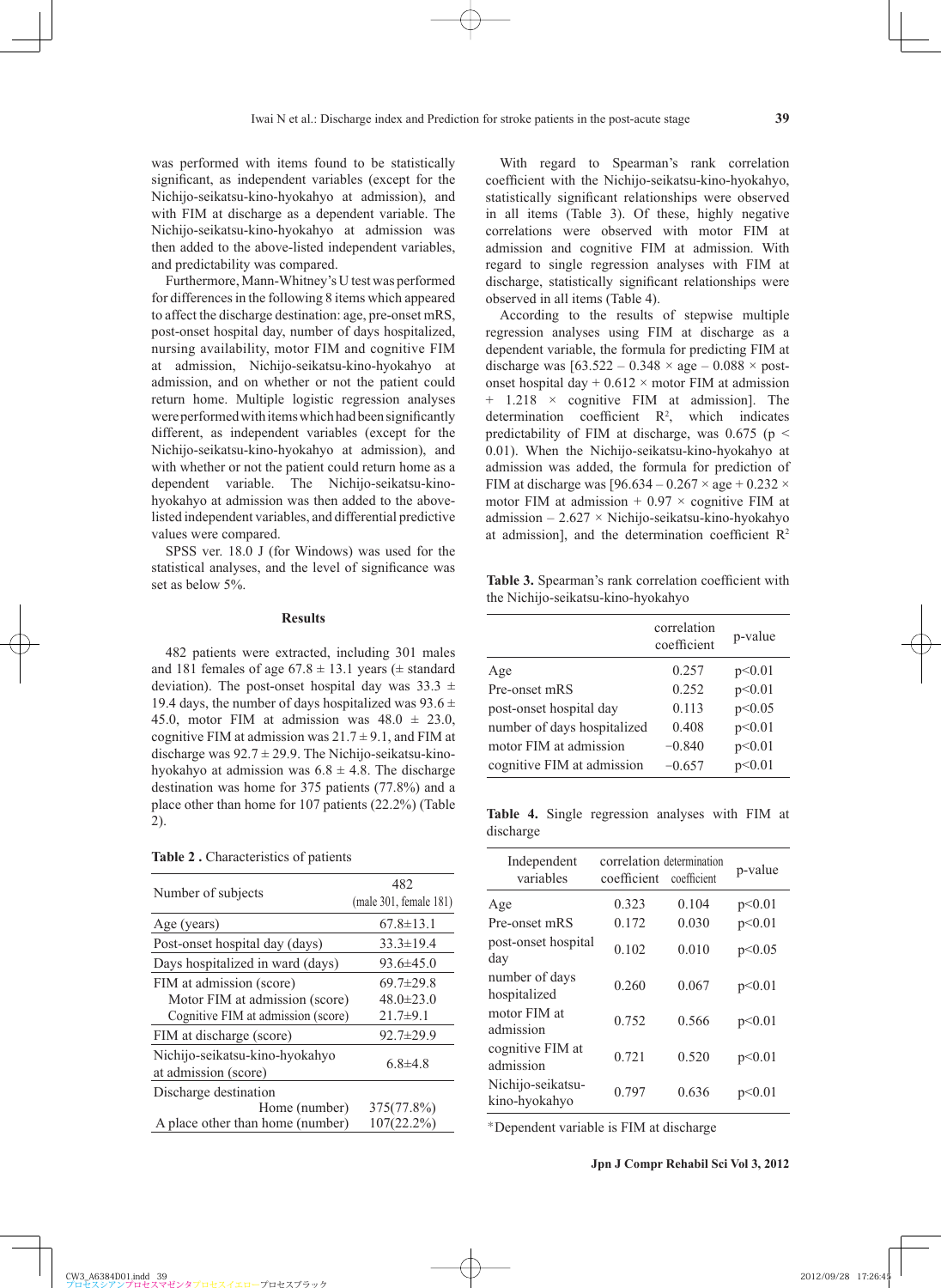|                                          |                                     |                             |         | Nichijo-seikatsu-kino-hyokahyo not included Nichijo-seikatsu-kino-hyokahyo included |                             |         |
|------------------------------------------|-------------------------------------|-----------------------------|---------|-------------------------------------------------------------------------------------|-----------------------------|---------|
| Independent variables                    | Non-<br>standardized<br>coefficient | Standardized<br>coefficient | p-value | Non-<br>standardized<br>coefficient                                                 | Standardized<br>coefficient | p-value |
| Constant                                 | 63.522                              |                             |         | 96.634                                                                              |                             |         |
| Age                                      | $-0.348$                            | $-0.153$                    | p<0.01  | $-0.267$                                                                            | $-0.117$                    | p<0.01  |
| Pre-onset mRS                            |                                     | Excluded                    |         |                                                                                     | Excluded                    |         |
| post-onset hospital day                  | $-0.088$                            | $-0.057$                    | p<0.05  |                                                                                     | Excluded                    |         |
| number of days hospitalized              |                                     | Excluded                    |         |                                                                                     | Excluded                    |         |
| motor FIM at admission                   | 0.612                               | 0.470                       | p<0.01  | 0.232                                                                               | 0.179                       | p<0.01  |
| cognitive FIM at admission               | 1.218                               | 0.369                       | p<0.01  | 0.97                                                                                | 0.294                       | p<0.01  |
| Nichijo-seikatsu-kino-<br>hyokahyo       |                                     |                             |         | $-2.627$                                                                            | $-0.421$                    | p<0.01  |
| Determination coefficient $\mathbb{R}^2$ |                                     | $0.675$ (p $0.01$ )         |         |                                                                                     | 0.719 (p<0.01)              |         |

**Table 5.** Results of stepwise multiple regression analyses

\*Dependent variable is FIM at discharge.

**Table 6.** Variables which significantly affected the prediction of discharge destination (multiple logistic regression analyses)

| <b>Items</b>                          | Nichijo-seikatsu-kino-hyokahyo not<br>included                                                                              |                            |           | Nichijo-seikatsu-kino-hyokahyo included                                                                                                                           |                            |         |
|---------------------------------------|-----------------------------------------------------------------------------------------------------------------------------|----------------------------|-----------|-------------------------------------------------------------------------------------------------------------------------------------------------------------------|----------------------------|---------|
|                                       | Odds ratio                                                                                                                  | 95% confidence<br>interval | p-value   | Odds ratio                                                                                                                                                        | 95% confidence<br>interval | p-value |
| Age                                   | 1.044                                                                                                                       | $1.018 \sim 1.071$         | p<0.01    | 1.044                                                                                                                                                             | $1.018 \sim 1.071$         | p<0.01  |
| Nursing availability                  | 0.303                                                                                                                       | $0.206 \sim 0.446$         | p<0.01    | 0.303                                                                                                                                                             | $0.206 \sim 0.446$         | p<0.01  |
| motor FIM at admission                | 0.943                                                                                                                       | $0.925 \sim 0.962$         | p<0.01    | 0.943                                                                                                                                                             | $0.925 \sim 0.962$         | p<0.01  |
| cognitive FIM at admission            | 0.915                                                                                                                       | $0.874 - 0.957$            | p<0.01    | 0.915                                                                                                                                                             | $0.874\sim 0.957$          | p<0.01  |
| Differential predictive value $(\% )$ |                                                                                                                             | 87.8                       |           |                                                                                                                                                                   | 87.8                       |         |
| Variables used                        | Age, pre-onset mRS, post-onset hospital<br>day, nursing availability, motor FIM at<br>admission, cognitive FIM at admission |                            | admission | Age, pre-onset mRS, post-onset hospital<br>day, nursing availability, motor FIM at<br>admission, cognitive FIM at admission,<br>Nichijo-seikatsu-kino-hyokahyo at |                            |         |

\*Dependent variable is whether or not the discharge destination is home.

increased to  $0.719$  ( $p < 0.01$ ) (Table 5). According to the results of multiple logistic regression analyses for the discharge destination, the differential predictive value was 87.8%. The variables which significantly affected the results were age (odds ratio 1.044, 95% confidence interval  $1.018 - 1.071$ ,  $p < 0.01$ ), nursing availability (0.303, 0.206 – 0.446,  $p < 0.01$ ), motor FIM at admission (0.942, 0.925 – 0.962,  $p < 0.01$ ), and cognitive FIM at admission  $(0.915, 0.874 - 0.957, p <$ 0.01) (Table 6). The differential predictive value was still 87.8% even after adding the Nichijo-seikatsukino-hyokahyo, and the variables which significantly affected the results were also the same.

## **Discussion**

The prediction of discharge destination or ADL at discharge using the Nichijo-seikatsu-kino-hyokahyo has hardly ever been verified in a multi-center largescale study. According to the results of this study, determination coefficient  $R^2$  increased by approximately 0.04 by adding the Nichijo-seikatsukino-hyokahyo to the traditional assessment values at admission in stroke patients staying at a convalescent rehabilitation ward. It appeared that the addition of Nichijo-seikatsu-kino-hyokahyo slightly increased the determination coefficient because there were strong